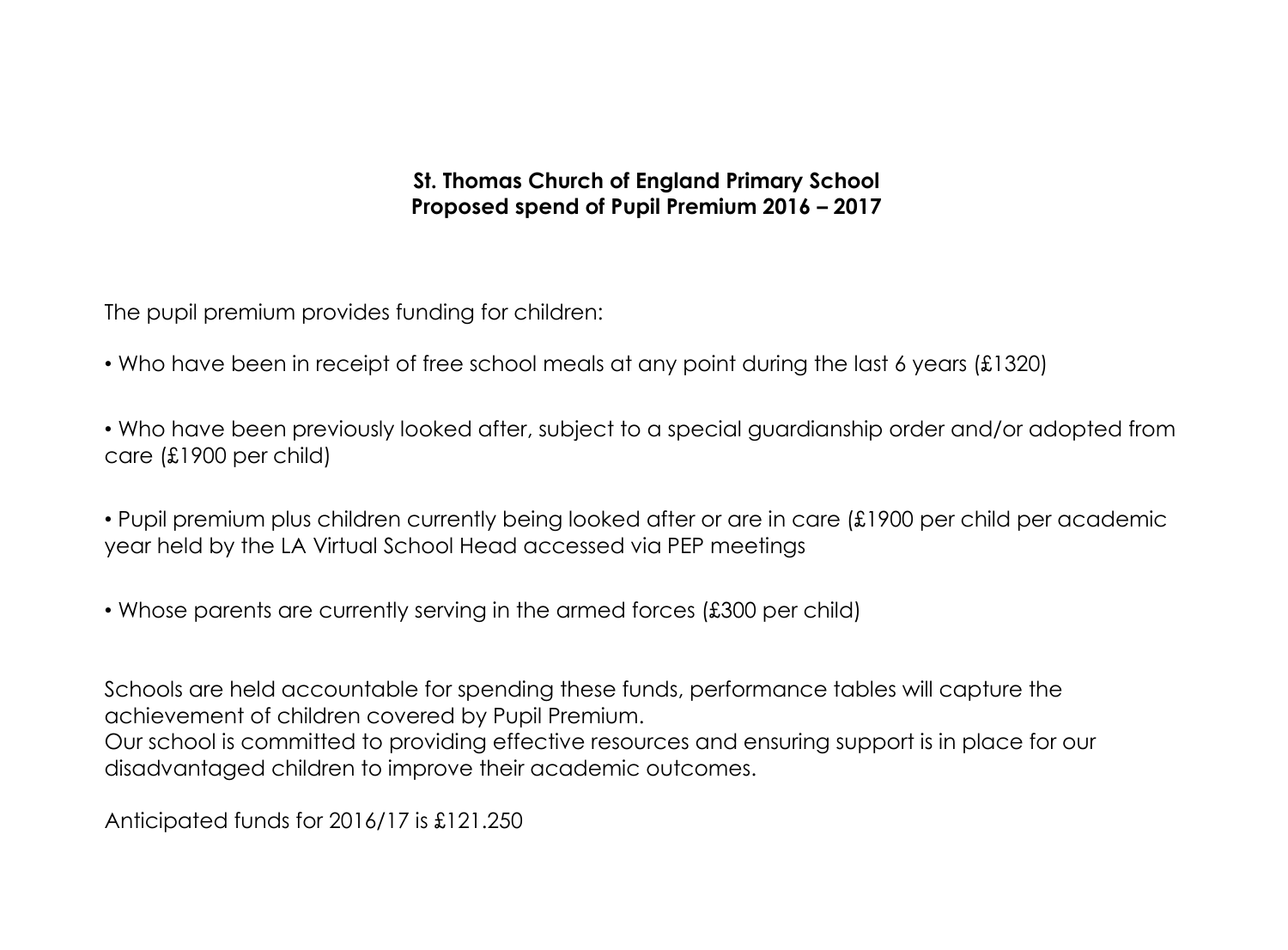Our key objectives are

• To improve outcomes in Literacy and Maths for FSM children

• To have a focussed early language intervention and support for FSM pupils in Foundation Stage, Key Stage 1 and Key Stage 2.

• To improve curriculum engagement and academic achievement for FSM and CIOC children.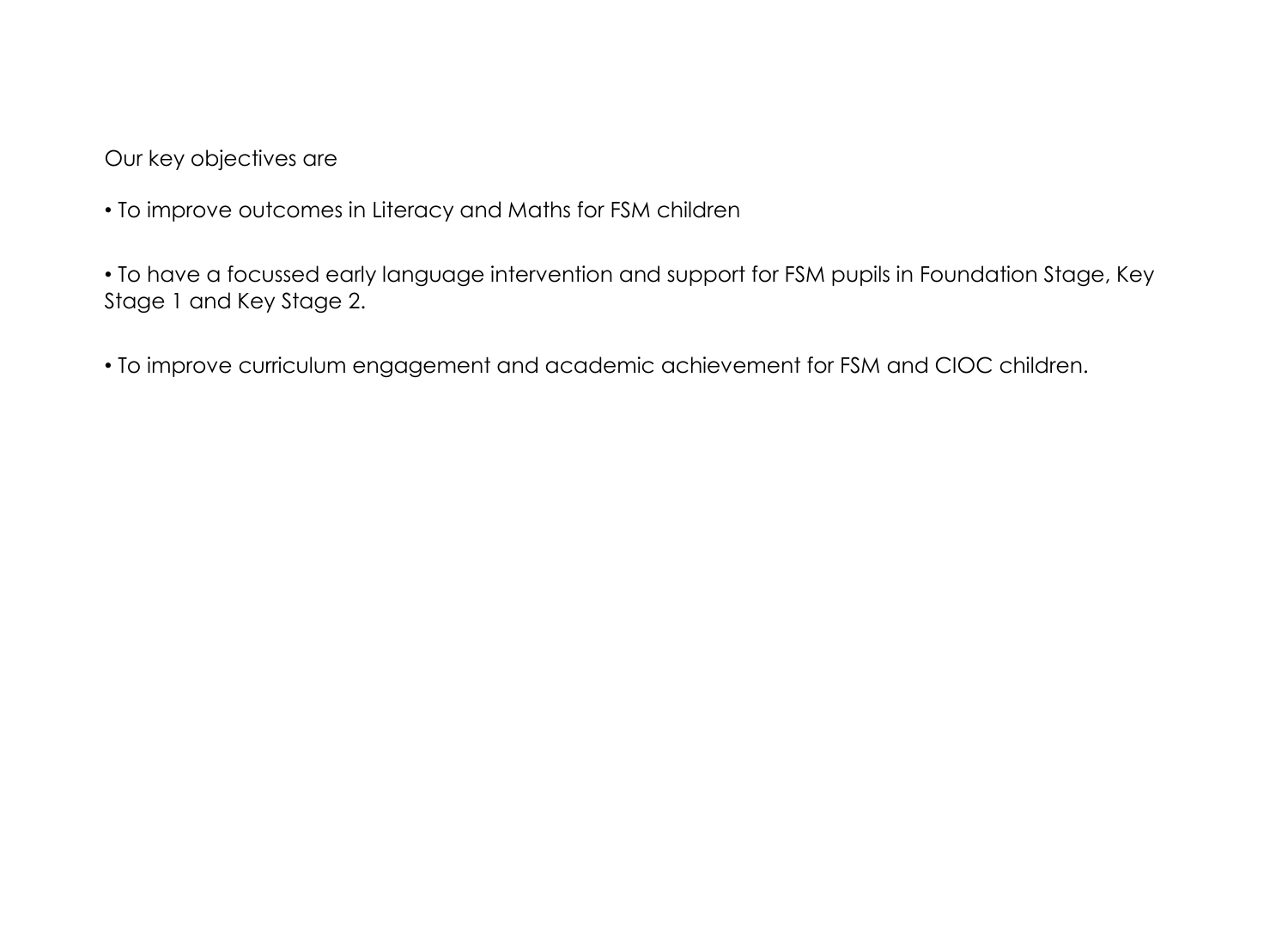## **Objective 1** To improve outcomes in Literacy and Maths for FSM children

ATTAINMENT: To narrow the gap and improve the outcomes for PP/PP+ -FSM children in phonics, literacy and mathematics through delivery of interventions programmes. The programme will benefit all children as most are delivered in small groups. Children not eligible for PP/CIOC funding but who are in need of such programmes will be able to access these throughout the year.

**Action**: To deploy additional teachers and teaching assistants to provide small group 1:1 interventions for FSM /CIOC who are working below year group expectations and or at risk of falling below 100 in standardised scores in English and Maths

#### **Rational:**

Sutton document 'One-to-one tutoring +5 months moderate impact'

'For pupils eligible for free school meals (FSM) with lower prior attainment, those who received tuition were more likely to achieve a Level 4 at KS2 and make two levels of progress than those who did not receive tuition. (Secondary ready with a scaled score of at least 100 and making at least expected progress)

Evaluation of the Making Good Progress Pilot (2010). DCSF Research Report RR184. PricewaterhouseCoopers (PwC) LLP

#### **Success Criteria:**

**A reduction in the attainment gap and FSM and non FSM across the year groups in July 2016 in reading, writing and mathematics**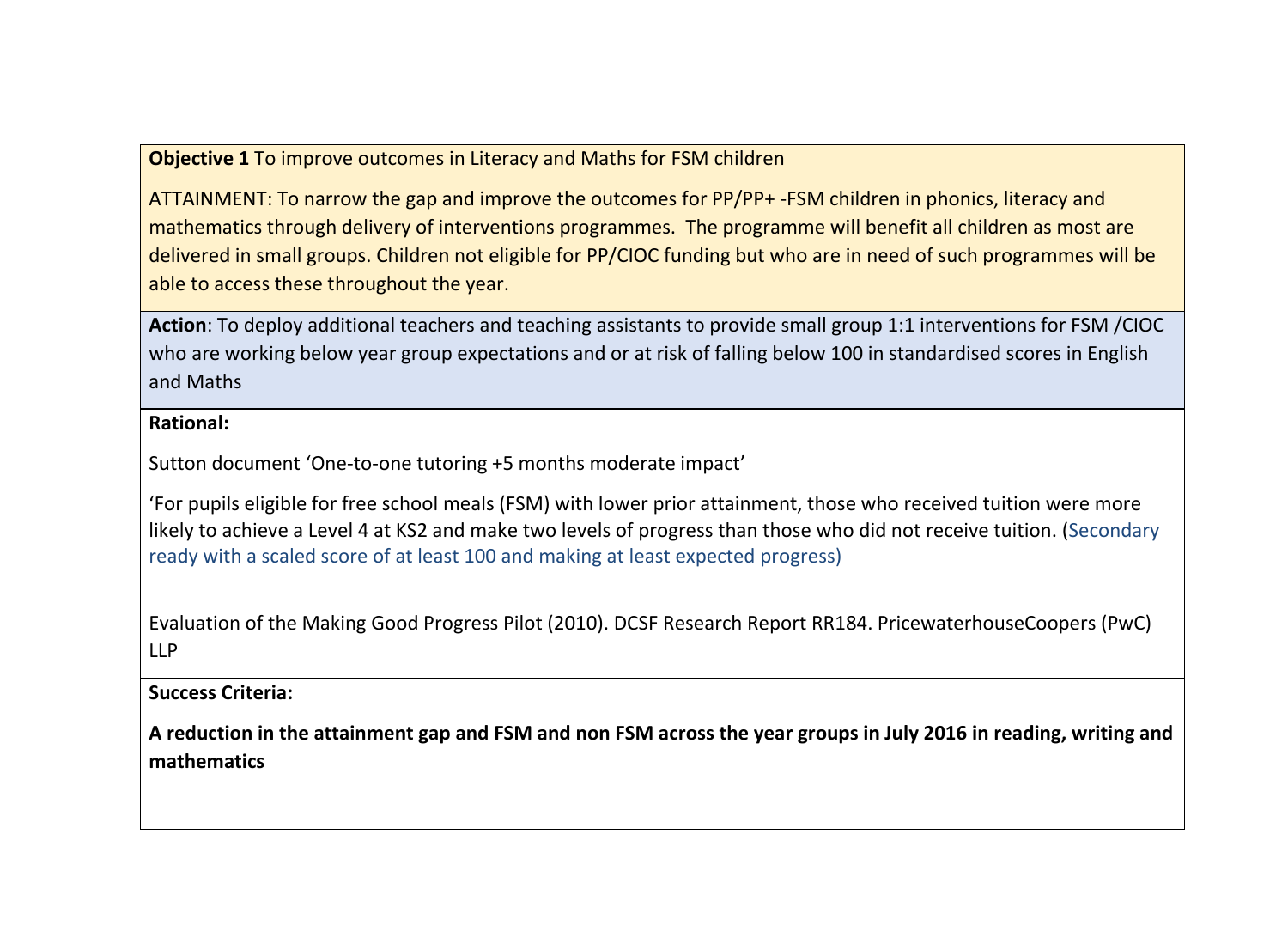| <b>Date</b> | <b>Person Responsible</b>                                                                                                                                                                                | <b>Monitoring and evaluation</b>                                                                                                                                                                                                                                                                     | Cost   |
|-------------|----------------------------------------------------------------------------------------------------------------------------------------------------------------------------------------------------------|------------------------------------------------------------------------------------------------------------------------------------------------------------------------------------------------------------------------------------------------------------------------------------------------------|--------|
| Sept 2016   | $LB - assesment$ and tracking                                                                                                                                                                            | Tracking and monitoring of data for FSM children                                                                                                                                                                                                                                                     |        |
|             | <b>KB SENCO/PP</b>                                                                                                                                                                                       | Entry and exit data analysed for intervention                                                                                                                                                                                                                                                        |        |
|             | JM Every Child a Counter                                                                                                                                                                                 | programmes                                                                                                                                                                                                                                                                                           |        |
|             | LN AHT Maths                                                                                                                                                                                             | Increased target support from TAs for phonics,<br>reading and maths                                                                                                                                                                                                                                  | £68000 |
|             | <b>DW Phonics Lead</b><br>TAs and Class teachers responsible for<br>the following interventions for each<br>year group                                                                                   | Focussed 'narrowing the gap' support including:<br>Reading Recovery, Every Child a Counter, Read<br>Write Inc, Better Reading, Pre teaching<br>Vocabulary, inference, 1 <sup>st</sup> Class@number,<br>Success at arithmetic, Homework ClubAdditional<br>Teacher support in ECC for children who are |        |
|             | <b>Early Years Foundation Stage</b><br>Interventions to all FSM and PP pupils<br>as well as additional pupils<br>Derbyshire Language Scheme<br><b>Funky Fingers</b><br><b>PTV</b><br>Narrative Programme | currently working below age related expectation<br><b>Class Teachers</b><br><b>Specifically trained TAs</b><br><b>Specialist Teacher</b>                                                                                                                                                             |        |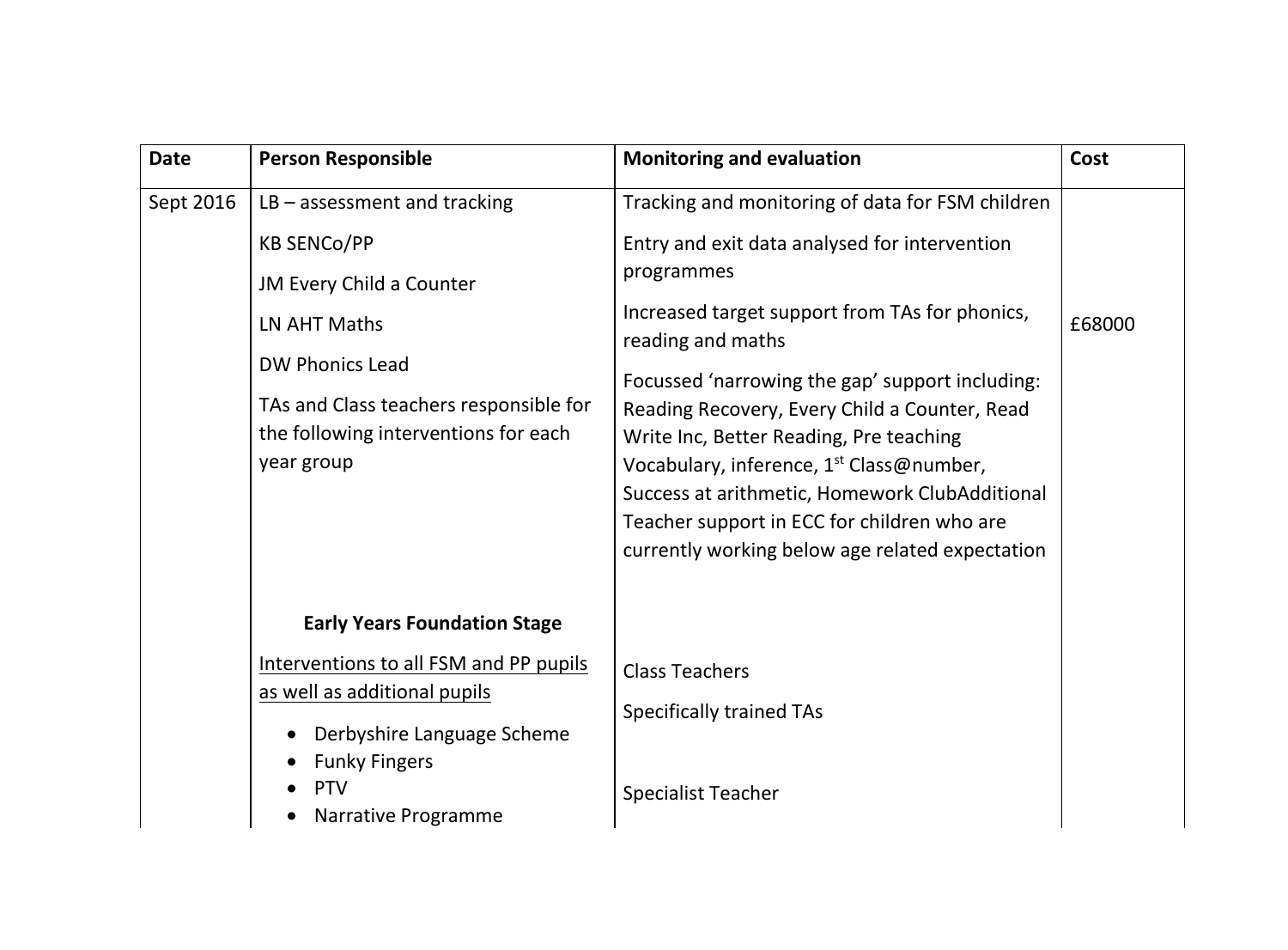| Reading<br>$\bullet$<br>Phonics<br>Apple Educator<br>$\bullet$                                                                                                                                                                                                                                               |                                                                                          |  |
|--------------------------------------------------------------------------------------------------------------------------------------------------------------------------------------------------------------------------------------------------------------------------------------------------------------|------------------------------------------------------------------------------------------|--|
| Year 1<br>Interventions to all FSM and PP pupils                                                                                                                                                                                                                                                             |                                                                                          |  |
| as well as additional pupils<br>Phonics<br>$\bullet$<br><b>IEP</b> work<br><b>PTV</b><br>$\bullet$<br><b>Write Dance</b><br>$\bullet$<br><b>Better Reading</b><br>$\bullet$<br><b>Talk Boost</b><br>$\bullet$<br><b>Public Speaking workshops</b><br>Specialist ECC support<br><b>PWBC</b><br>Apple Educator | <b>Class Teachers</b><br><b>Trained TAs</b><br><b>SENCO</b><br><b>Specialist Teacher</b> |  |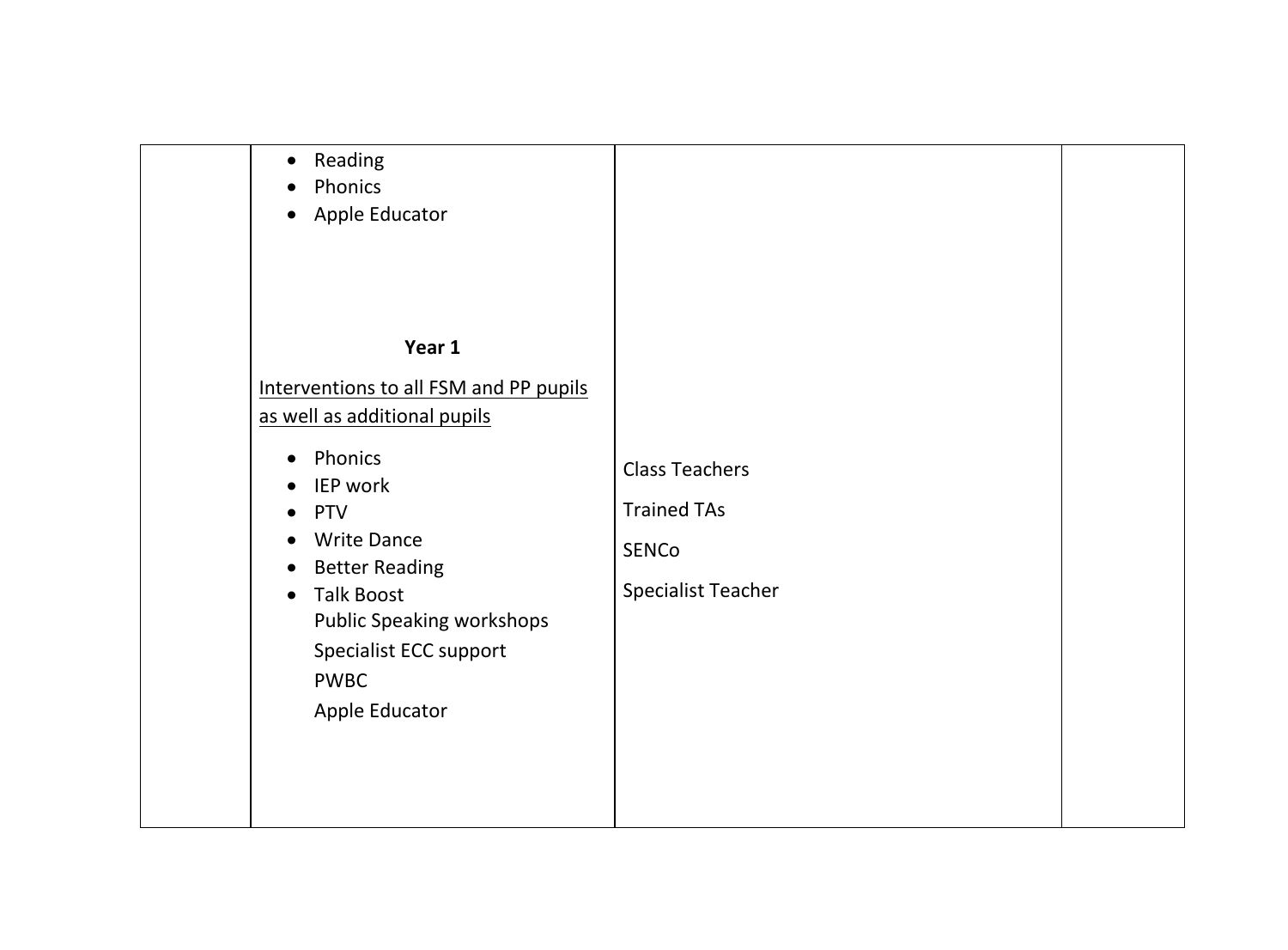| Year <sub>2</sub>                                                                                                                                                                                                                               |                                                           |  |
|-------------------------------------------------------------------------------------------------------------------------------------------------------------------------------------------------------------------------------------------------|-----------------------------------------------------------|--|
| Interventions to all FSM and PP pupils<br>as well as additional pupils<br>• Reading Fluency<br><b>Reading Comprehension</b><br><b>PTV</b><br>Maths<br><b>Public Speaking workshops</b><br>$\bullet$<br>Specialist ECC support<br>Apple Educator | <b>Class Teacher</b><br>TAs<br><b>Specialist Teachers</b> |  |
| Year <sub>3</sub>                                                                                                                                                                                                                               |                                                           |  |
| Interventions to all FSM and PP pupils<br>as well as additional pupils<br><b>Better Reading</b>                                                                                                                                                 | <b>Class Teacher</b>                                      |  |
| Inference<br><b>PTV</b><br>$\bullet$<br>Daily Reading<br>$\bullet$<br>In class interventions.<br>$\bullet$<br><b>Public Speaking workshops</b><br>$\bullet$<br><b>Specialist ECC support</b>                                                    | TA <sub>s</sub><br><b>Specialist Teachers</b>             |  |
| <b>ELSA</b>                                                                                                                                                                                                                                     |                                                           |  |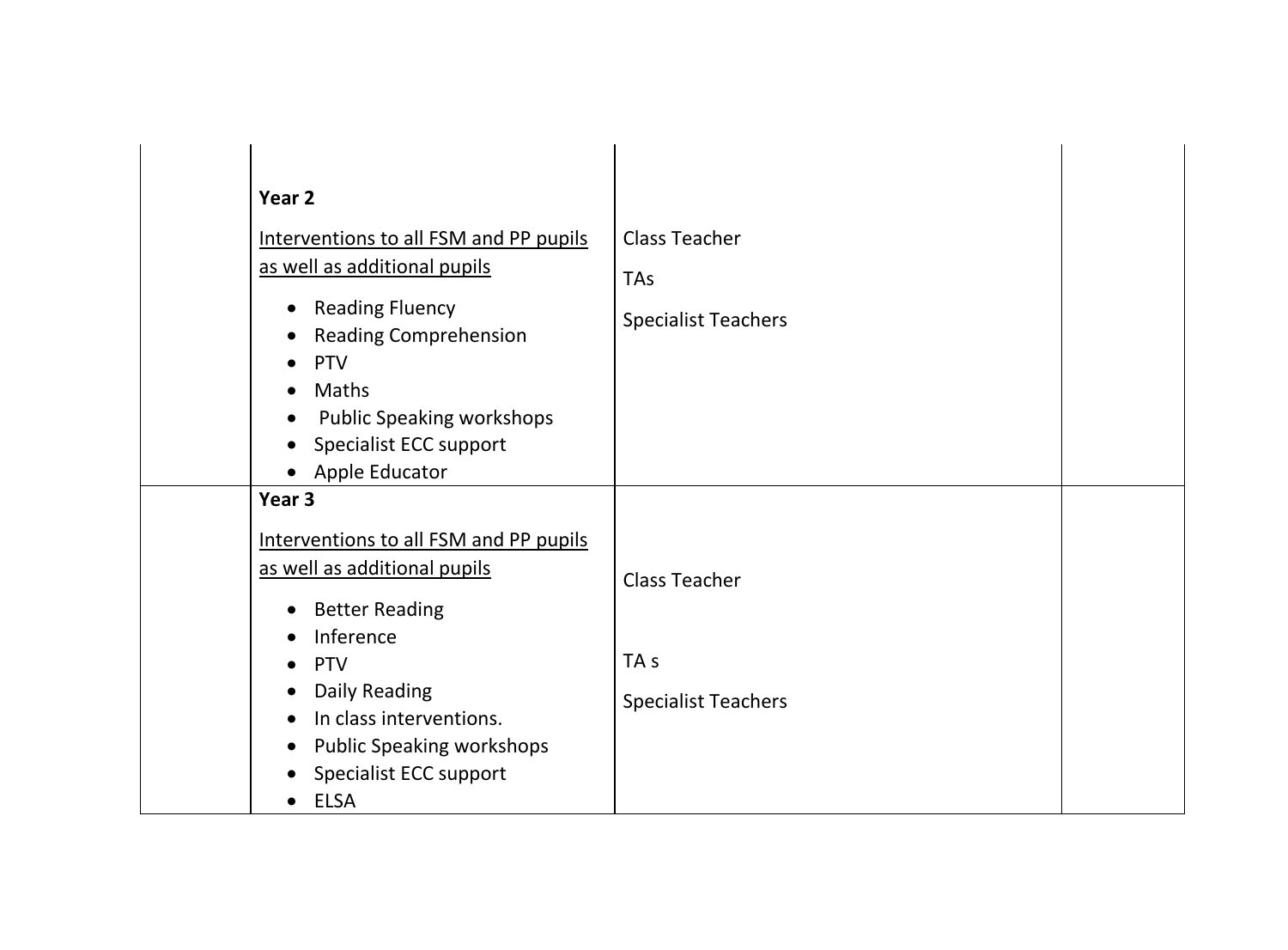| <b>PWBC</b><br>Apple Educator                                                                                                                                    |                                                            |  |
|------------------------------------------------------------------------------------------------------------------------------------------------------------------|------------------------------------------------------------|--|
| Year 4                                                                                                                                                           |                                                            |  |
| Interventions to all FSM and PP pupils<br>as well as additional pupils<br><b>PTV</b><br>Reading                                                                  | <b>Class Teachers</b><br><b>TAs</b><br>Specialist teachers |  |
| <b>Public Speaking workshops</b><br><b>Specialist ECC support</b><br>Apple Educator                                                                              | <b>Specialist Teacher</b>                                  |  |
| Year 5<br>Interventions to all FSM and PP pupils                                                                                                                 | <b>Class Teachers</b>                                      |  |
| as well as additional pupils<br><b>Better Reading</b><br><b>PTV</b>                                                                                              | <b>Specialist Teachers</b>                                 |  |
| Daily Reading<br>Speech and Language through<br>$\bullet$<br>debating and poetry.<br><b>Curriculum Maths.</b><br><b>Specialist ECC support</b><br>Apple Educator | <b>Specifically trained TAs</b>                            |  |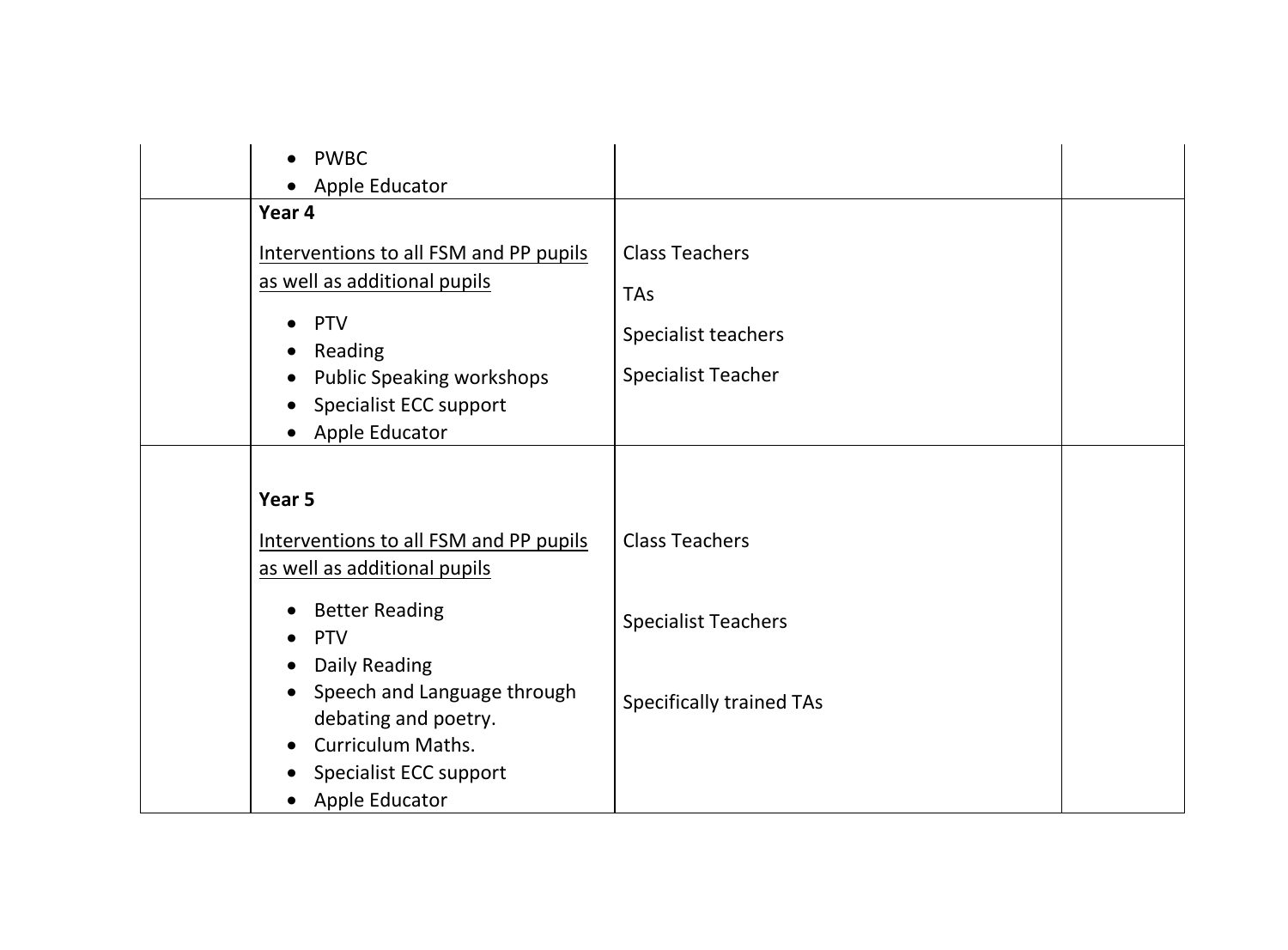| Year <sub>6</sub><br>Interventions to all FSM and PP pupils<br>as well as additional pupils<br>• Better Reading<br>Daily Reading<br>$\bullet$ PTV<br>• Maths Easter School<br>• Reading Easter School<br><b>Writing Easter School</b><br>$\bullet$<br>• Speech and Language through<br>debating and poetry<br>• Specialist maths support<br><b>PWBC</b><br>Apple Educator | <b>Specialist Teachers</b><br><b>Specifically Trained TAs</b> | Total<br>expenditure<br>£54000 |
|---------------------------------------------------------------------------------------------------------------------------------------------------------------------------------------------------------------------------------------------------------------------------------------------------------------------------------------------------------------------------|---------------------------------------------------------------|--------------------------------|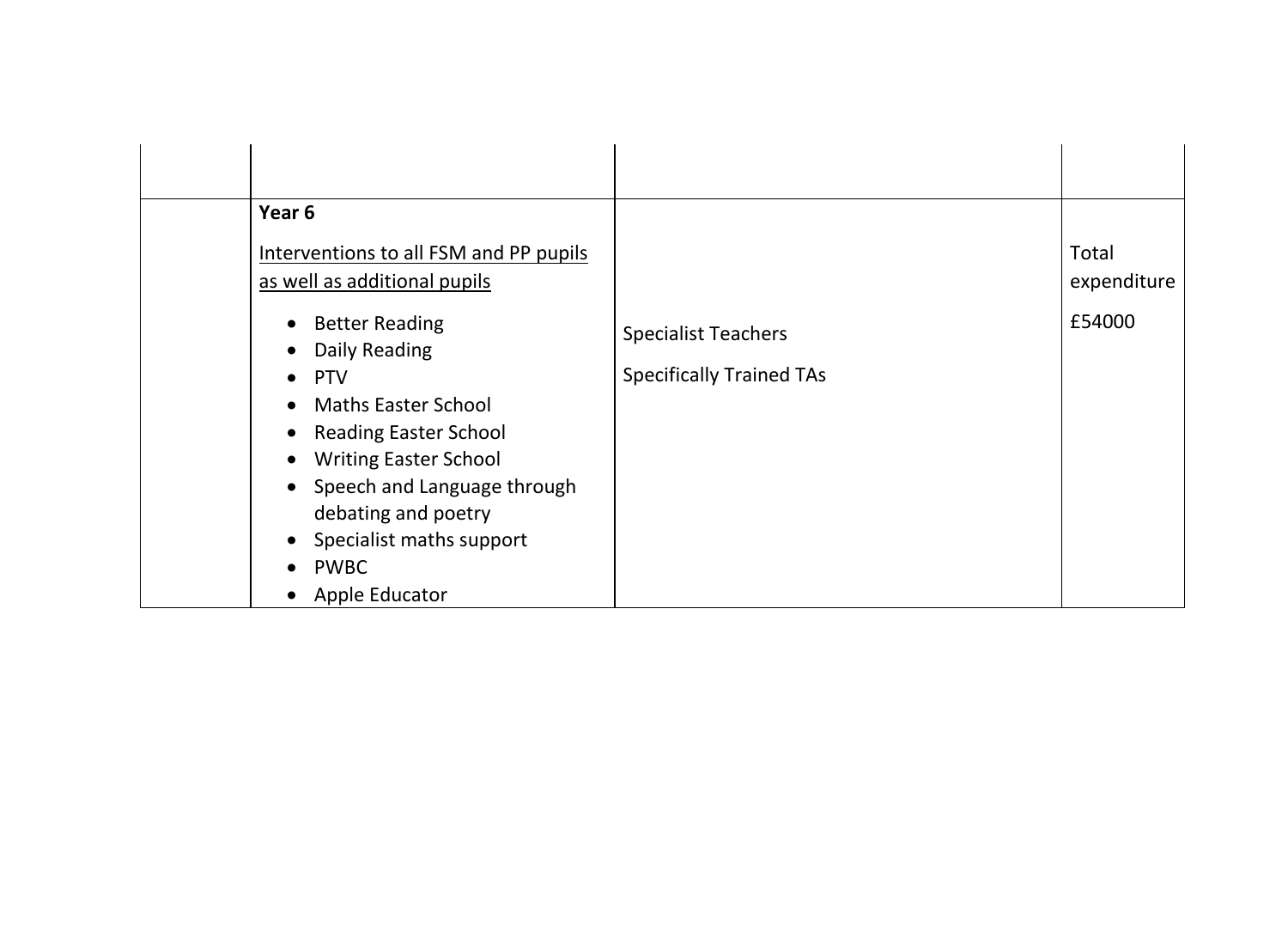| <b>Objective 2:</b><br>To provide early language intervention and support for PP children in FS and KS1 and to provide<br>oracy support in KS2 through intervention programmes                                                                                                                                                                              |                                                                                                                                                                                            |                                                       |  |  |  |
|-------------------------------------------------------------------------------------------------------------------------------------------------------------------------------------------------------------------------------------------------------------------------------------------------------------------------------------------------------------|--------------------------------------------------------------------------------------------------------------------------------------------------------------------------------------------|-------------------------------------------------------|--|--|--|
| <b>Action:</b><br>Early intervention through access to specialist Level 3 TA in FS (NN)<br>Employment of Level 2 TA to deliver intervention programmes (FP)<br>Training by ICAN - Early Talk Boost (NN NP KB SM)<br>Employment of a speech development drama specialist (PS)<br>Continuation of Speaker of the week and Drama Stars of the week initiatives |                                                                                                                                                                                            |                                                       |  |  |  |
|                                                                                                                                                                                                                                                                                                                                                             | <b>Rationale:</b> Primary National Curriculum: Teachers should develop pupils' spoken<br>language, reading, writing and vocabulary as integral aspects of the teaching<br>of every subject |                                                       |  |  |  |
| <b>Success Criteria:</b> Language acquisition of PP children in line with national<br>expectations                                                                                                                                                                                                                                                          | Cost £25000                                                                                                                                                                                |                                                       |  |  |  |
| Date<br>Sept 2016                                                                                                                                                                                                                                                                                                                                           | Person responsible                                                                                                                                                                         | Monitoring and evaluation                             |  |  |  |
|                                                                                                                                                                                                                                                                                                                                                             | Tracking and monitoring of data for FSM children                                                                                                                                           |                                                       |  |  |  |
|                                                                                                                                                                                                                                                                                                                                                             | DW-FS Leader                                                                                                                                                                               | Entry and exit data analysed -<br>Baseline, BPVS, DLS |  |  |  |
|                                                                                                                                                                                                                                                                                                                                                             | PS – Drama Specialist                                                                                                                                                                      | Focussed 'narrowing the gap' support                  |  |  |  |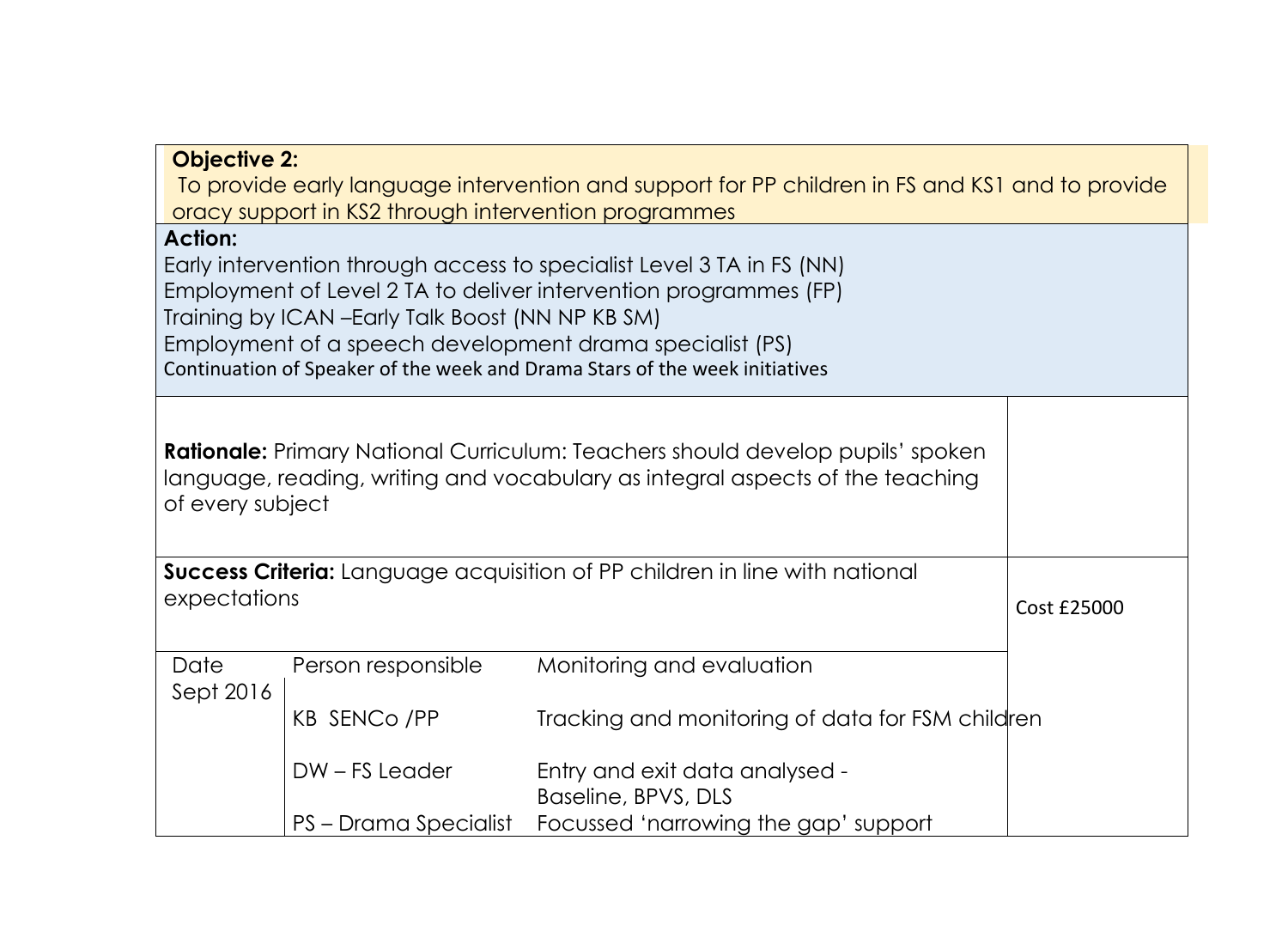# **Objective 3**

To improve curriculum engagement and academic achievement for PP children

**Action 1** Implement subsidies for FSM pupils to allow them to fully access the curriculum and contribute to "Narrowing the gap". I identify and provide support for children who have barriers to learning related to delayed behavioural, emotional and social development. Employment of PWC.

Engagement of Familywise service

# **Rationale**

Sutton document: " the choices that schools make in allocating the money will be so vital so that funding can help raise pupils' attainment"

**Success Criteria** A reduction in the attainment gap of FSM and non FSM across year groups in July 2017

| Date      | Person Responsible                                                 | Monitoring and evaluation                                                     | Cost |
|-----------|--------------------------------------------------------------------|-------------------------------------------------------------------------------|------|
| Sept 2016 | VB – Pupil Well being<br>Coordinator<br>PW-ELSA<br><b>KB SENCO</b> | Evaluation of Family Wise children<br>identified and ELSA support in<br>place |      |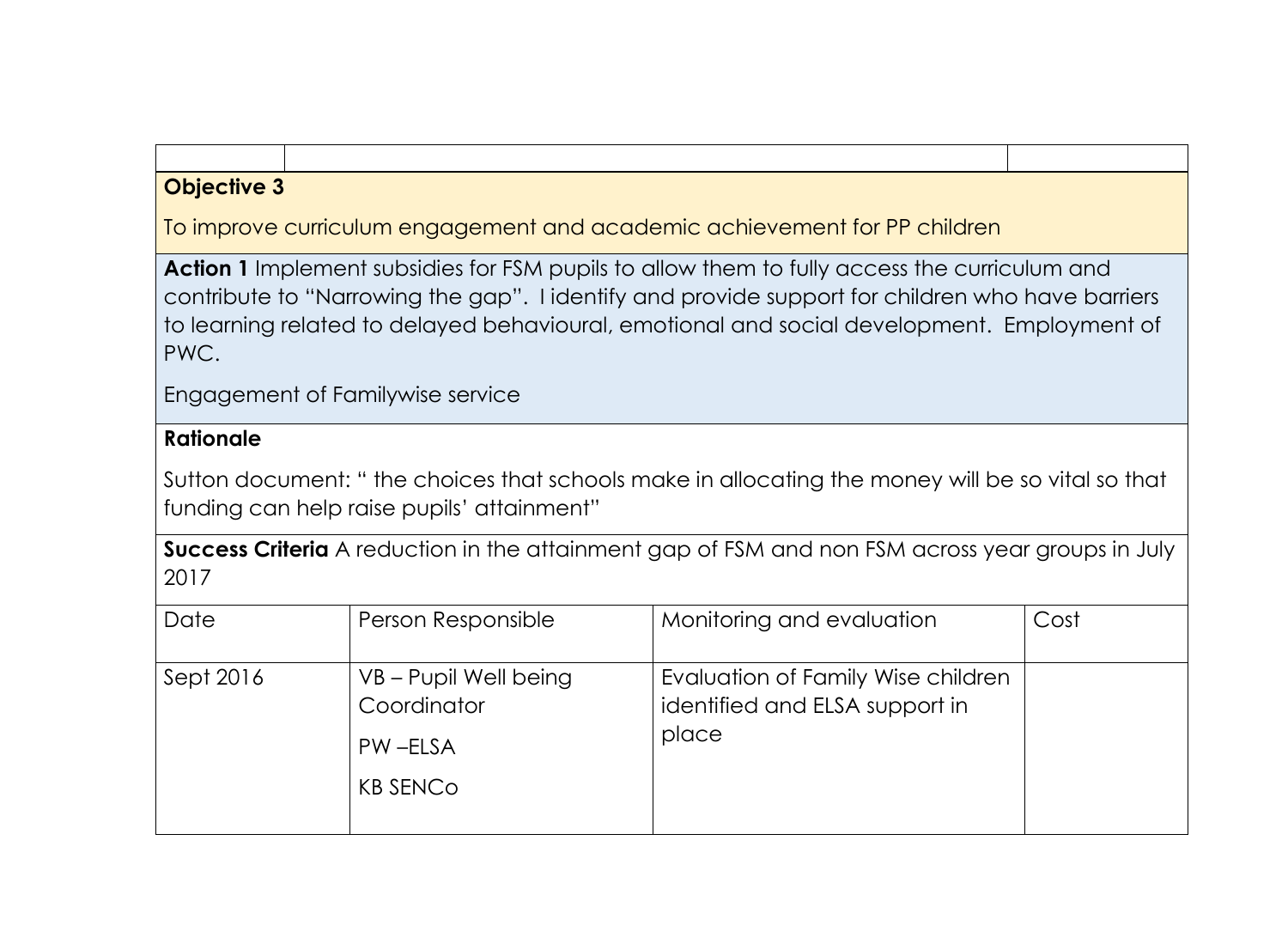|                                      | Liaison with AP-The Heights and<br>placement sought as appropriate                  |  |
|--------------------------------------|-------------------------------------------------------------------------------------|--|
| LB Assessment /Tracking              | Children with delayed<br>behavioural needs and identified<br>and provision in place |  |
| LN AHT-Attendance and<br>Punctuality | Assessment data and<br>attendance/punctuality data<br>monitored                     |  |
|                                      |                                                                                     |  |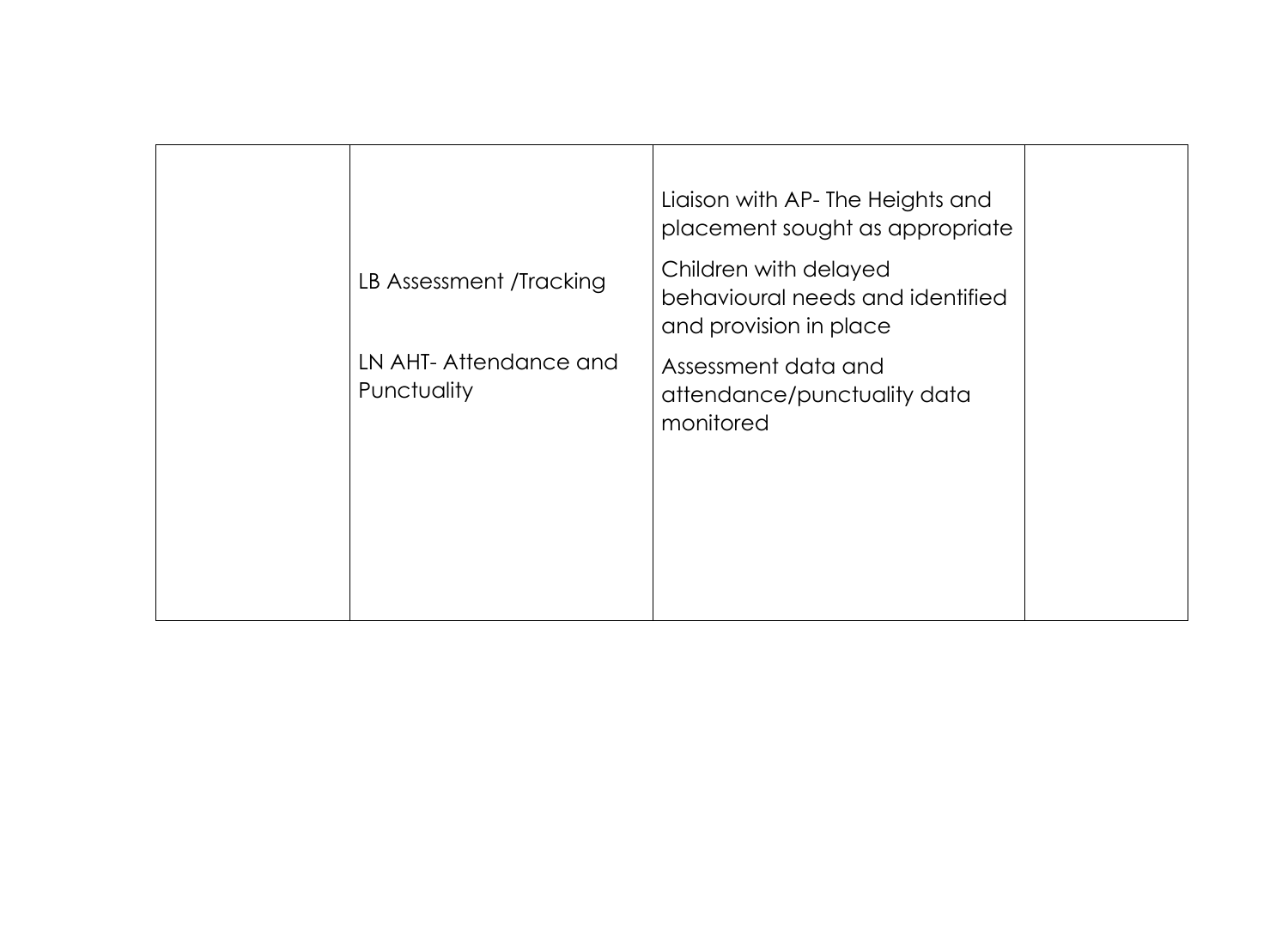**Action 2:** To provide PP pupils with access to Breakfast club, Walking bus and Homework club, particularly those who are not meeting national standards and /or those for whom attendance and punctuality is a cause for concern.

### **Rationale:**

To provide PP children with a free breakfast for children a) not meeting the year group national standards b) attendance and punctuality are causing concern

**Success criteria**: Offer of breakfast club/ walking bus/ homework club taken up and improved attendance, punctuality and children getting closer to the national standards

| Date              | Person Responsible                                                                                                            | <b>Monitor and Evaluation</b>                                                                                    | Costs                                         |
|-------------------|-------------------------------------------------------------------------------------------------------------------------------|------------------------------------------------------------------------------------------------------------------|-----------------------------------------------|
| September<br>2016 | LB-assessment and tracking<br>LN-attendance and<br>punctuality<br>Breakfast club staff<br>Homework club staff<br>Office staff | Attainment data and<br>attendance and punctuality<br>data of PP<br>Breakfast/Homework club<br>children monitored | £1.50 per pupil per day (£292.50 per<br>year) |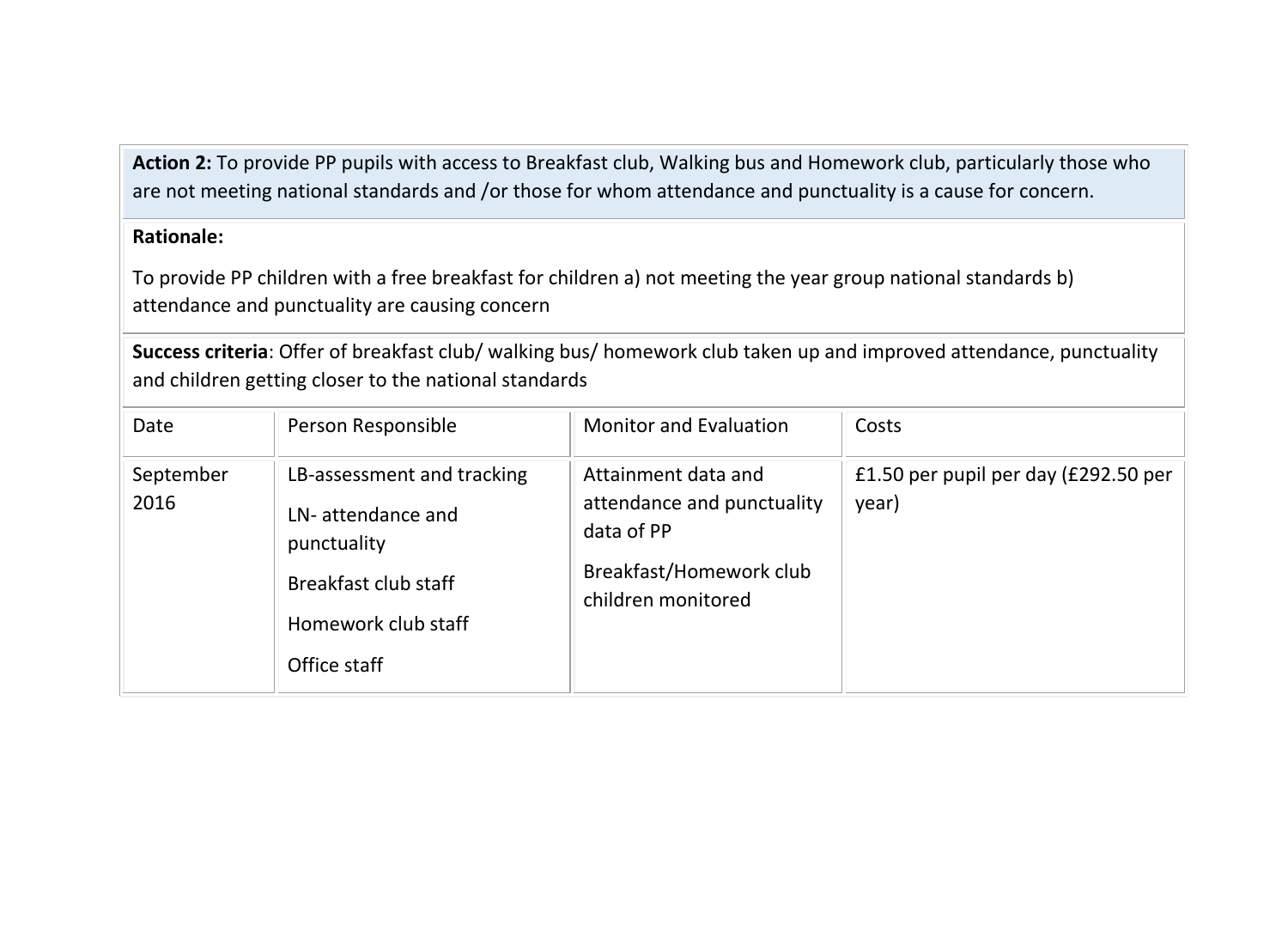**Action 3** To ensure CIOC entitlement is met and attainment is monitored

## **Rationale:**

CIOC make academic and social progress in line with peers

**Success Criteria:** CIOC children make academic progress in line with expectations

| Date    | Person Responsible                                      | Monitoring and Evaluation                                                                                                                                              | Costs                                         |
|---------|---------------------------------------------------------|------------------------------------------------------------------------------------------------------------------------------------------------------------------------|-----------------------------------------------|
| Sept 16 | KB-Designated Teacher<br>$VB - PWC$<br><b>PW - ELSA</b> | Progress of CIOC to be monitored CIOC<br>evaluation of spend via PEP report<br>Attendance at LAC reviews<br>Report to Virtual School Head-<br><b>Charlotte Hesketh</b> | £1900 per child<br>see PEP for<br>expenditure |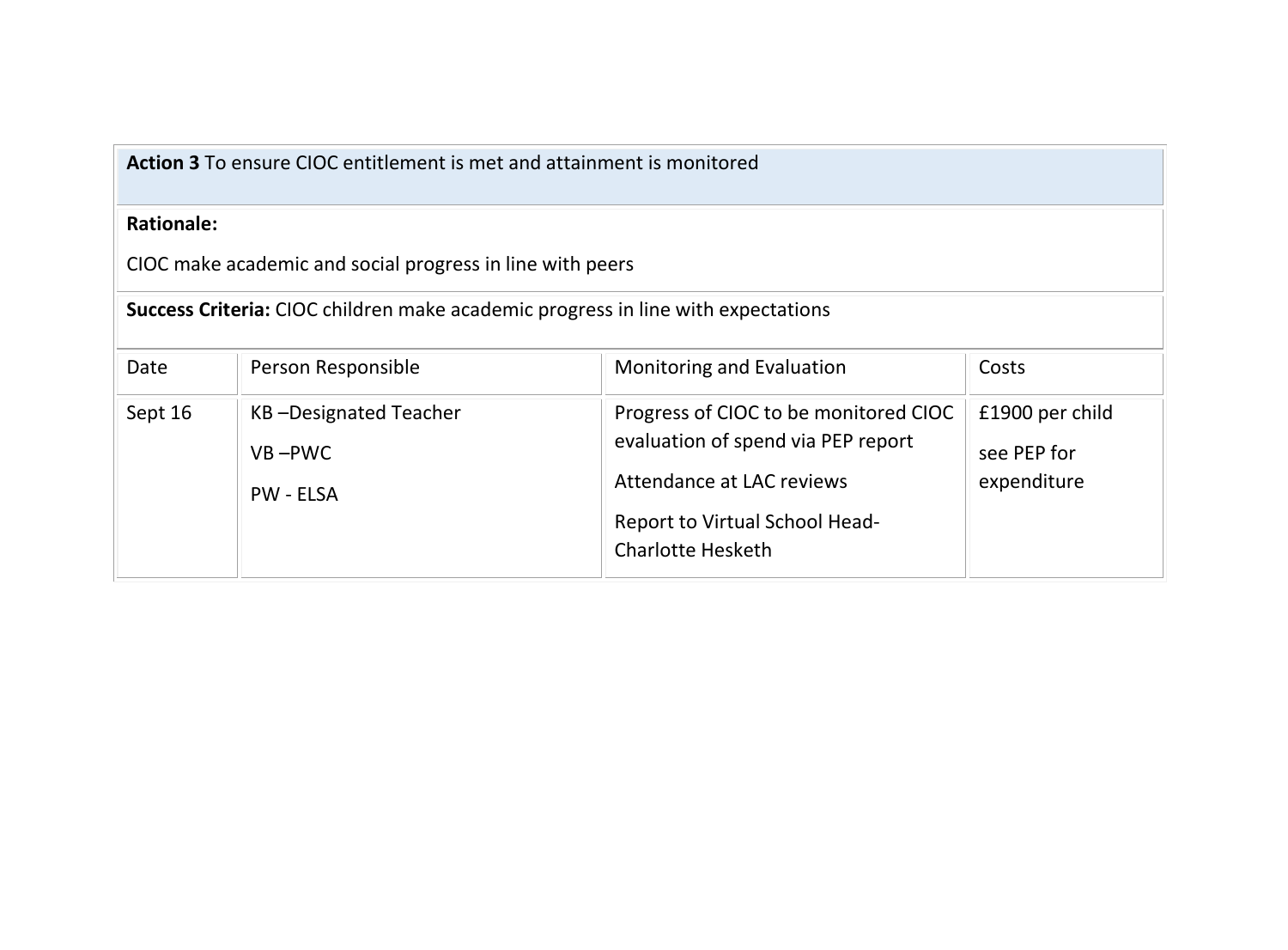**Action 4:** To provide free/subsidized access to out of school learning opportunities for FSM pupils (including competition) and to provide free/subsidised educational visits.

| Date    | Person responsible                                          | Monitoring and Evaluation                                                                                                                                                                                    | Costs  |
|---------|-------------------------------------------------------------|--------------------------------------------------------------------------------------------------------------------------------------------------------------------------------------------------------------|--------|
| Sept 16 | <b>Class Teachers</b><br>LN-AHT<br>VB-PWC<br><b>DD-HLTA</b> | Monitor attendance at Out of School Clubs<br>and competition<br>Monitor attendance at school visits<br>Evaluate impact on confidence and self<br>esteem through attendance data and pupil<br>well being logs | £10000 |

**Rationale:** To provide PP children with opportunities to develop their confidence and self esteem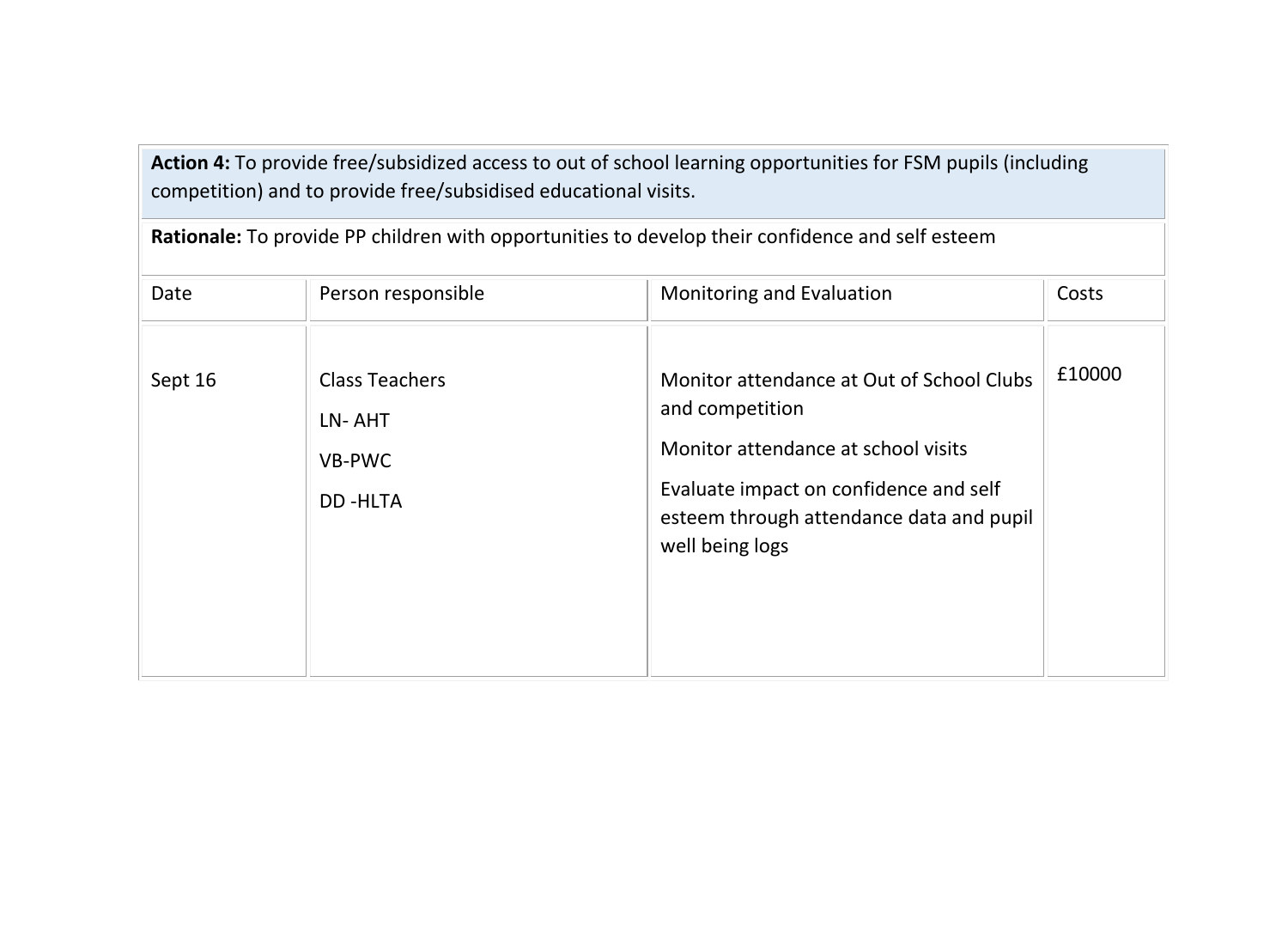**Objective 4:** To improve the parental engagement of FSM children and non FSM children with school, giving them opportunities to engage with their children keeping them safe and improving their academic outcomes.

Action 1: Parents invited to school as part of our stay safe week

Rationale: Sutton document: the more we learn about how to engage parents, the greater our chance of changing children's lives for the better…… it is widely accepted that school success is largely influenced by what mothers and fathers do at home with their children before school, and continue to do at home during the primary school years.

| Date     | Person Responsible                                                                                                             | <b>Monitor and Evaluation</b>                                                          | Costs |
|----------|--------------------------------------------------------------------------------------------------------------------------------|----------------------------------------------------------------------------------------|-------|
| Jan 2017 | VB-Stay Safe week-time table of<br>events for parents and children<br>throughout the week beginning<br>9 <sup>th</sup> January | Parental response- Monitor attendance of parents<br>at these events                    |       |
|          | <b>Class Teachers</b>                                                                                                          | Work in class and throughout the week<br>Evaluations filled in by parents and children |       |